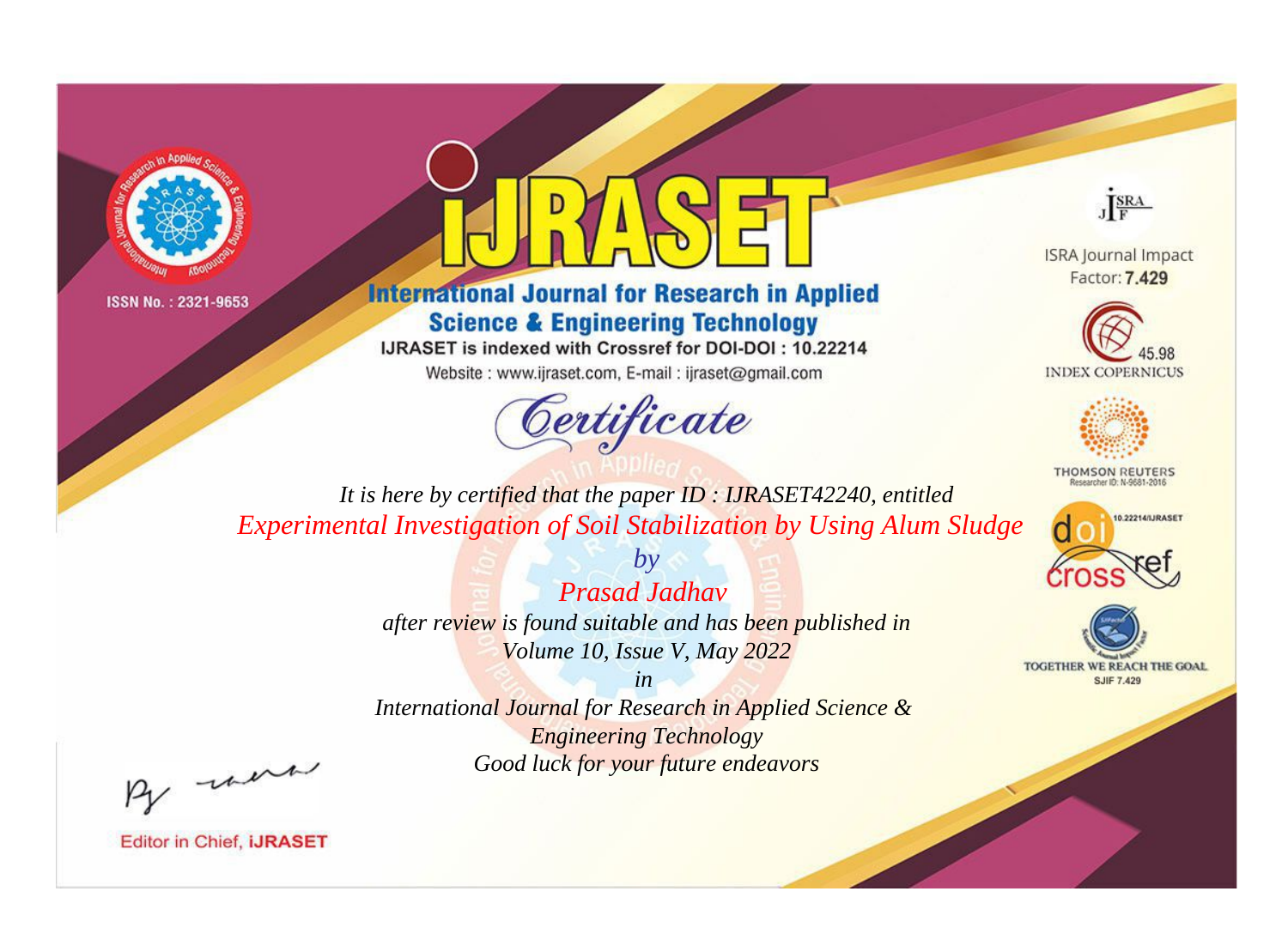



**International Journal for Research in Applied Science & Engineering Technology** 

IJRASET is indexed with Crossref for DOI-DOI: 10.22214

Website: www.ijraset.com, E-mail: ijraset@gmail.com



JERA

**ISRA Journal Impact** Factor: 7.429





**THOMSON REUTERS** 



TOGETHER WE REACH THE GOAL **SJIF 7.429** 

*It is here by certified that the paper ID : IJRASET42240, entitled Experimental Investigation of Soil Stabilization by Using Alum Sludge*

> *Shital Sakpal after review is found suitable and has been published in Volume 10, Issue V, May 2022*

*by*

*in* 

*International Journal for Research in Applied Science & Engineering Technology Good luck for your future endeavors*

By morn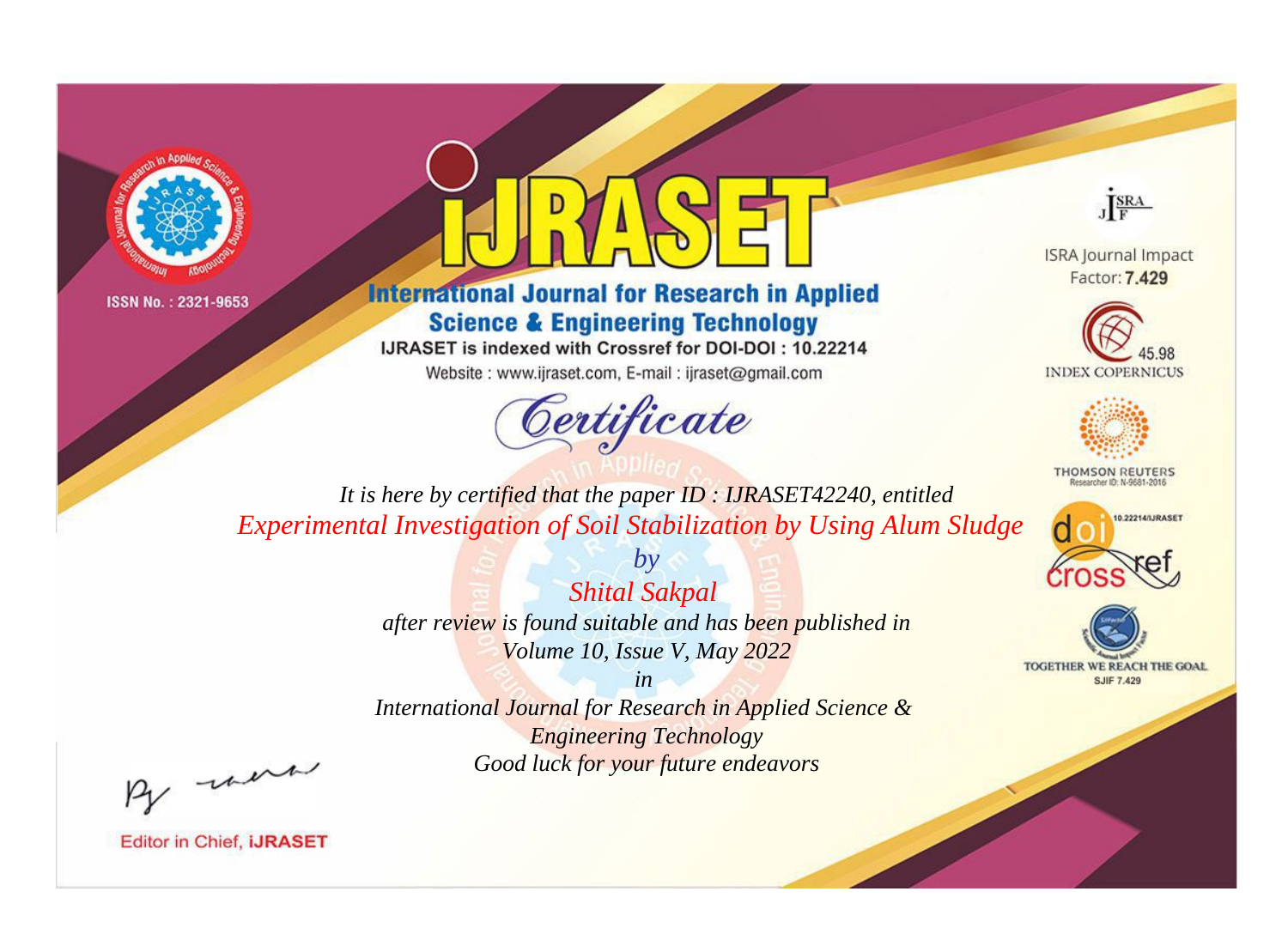



**International Journal for Research in Applied Science & Engineering Technology** 

IJRASET is indexed with Crossref for DOI-DOI: 10.22214

Website: www.ijraset.com, E-mail: ijraset@gmail.com



JERA

**ISRA Journal Impact** Factor: 7.429





**THOMSON REUTERS** 



TOGETHER WE REACH THE GOAL **SJIF 7.429** 

*It is here by certified that the paper ID : IJRASET42240, entitled Experimental Investigation of Soil Stabilization by Using Alum Sludge*

> *by Harsal Khedekar after review is found suitable and has been published in Volume 10, Issue V, May 2022*

> > *in*

*International Journal for Research in Applied Science & Engineering Technology Good luck for your future endeavors*

By morn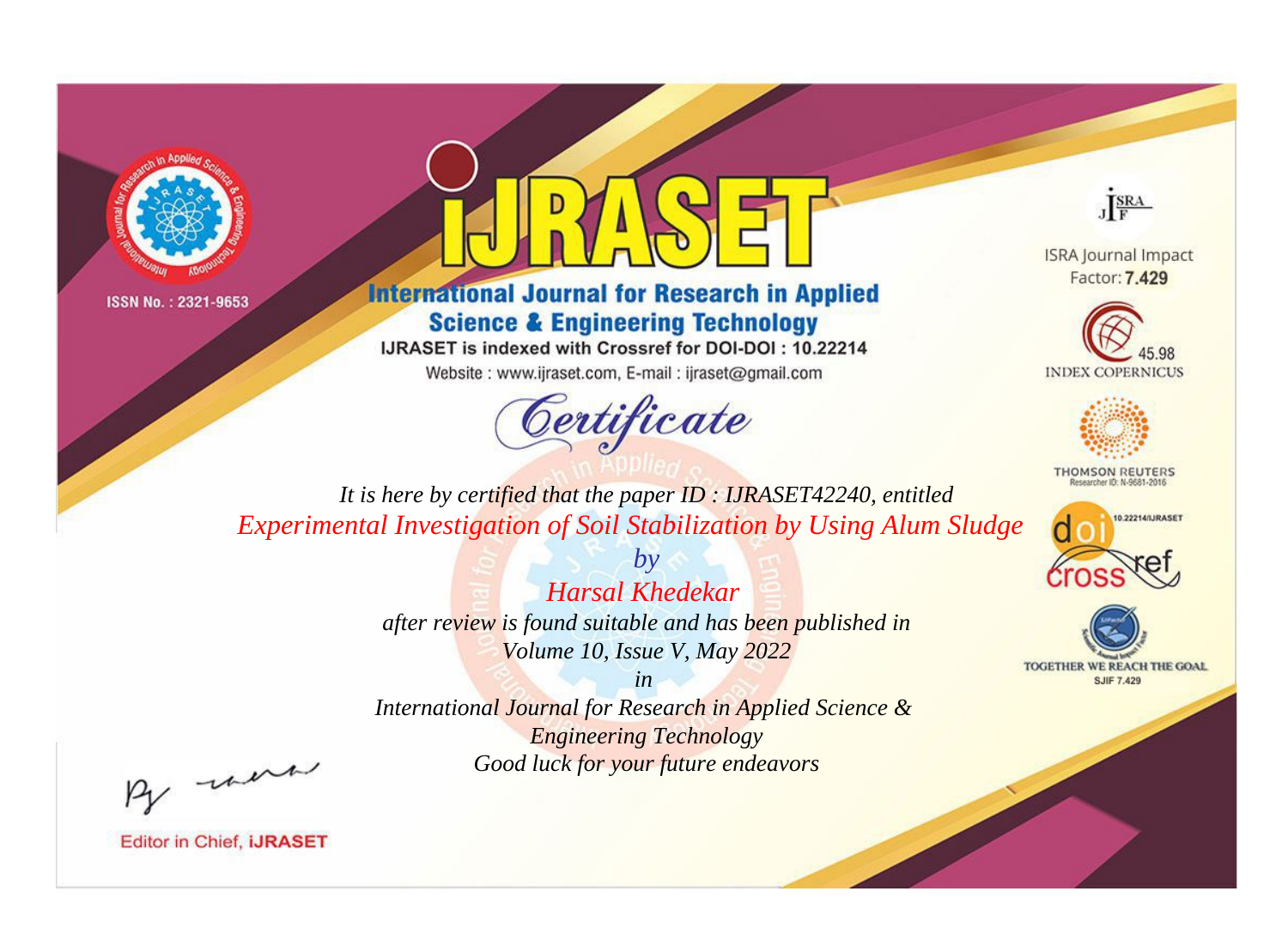



**International Journal for Research in Applied Science & Engineering Technology** 

IJRASET is indexed with Crossref for DOI-DOI: 10.22214

Website: www.ijraset.com, E-mail: ijraset@gmail.com



JERA

**ISRA Journal Impact** Factor: 7.429





**THOMSON REUTERS** 



TOGETHER WE REACH THE GOAL **SJIF 7.429** 

*It is here by certified that the paper ID : IJRASET42240, entitled Experimental Investigation of Soil Stabilization by Using Alum Sludge*

> *Pramila Pawar after review is found suitable and has been published in Volume 10, Issue V, May 2022*

*by*

*in* 

*International Journal for Research in Applied Science & Engineering Technology Good luck for your future endeavors*

By morn